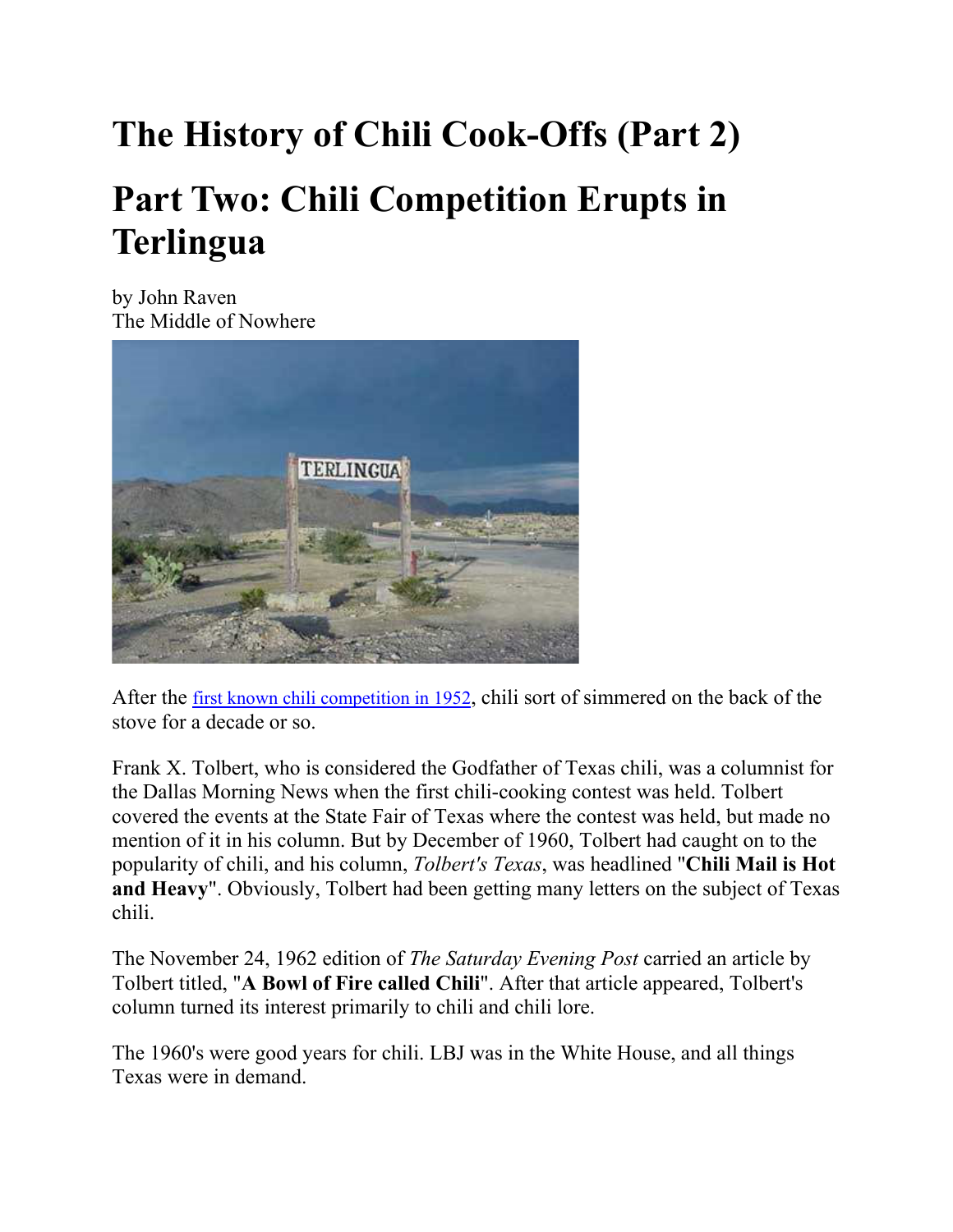## **First shots fired**

In August of 1967, journalist H. Allen Smith (not a Texan, by the way) wrote an article for *Holiday* magazine entitled "Nobody Knows More about Chili than I Do", and the war of words began. There were weekly salvos from *Tolbert's Texas* berating Smith as a know-nothing maker of vegetable stew.

In the meantime Carroll Shelby and David Witts had acquired some land around Terlingua in far West Texas, and Tolbert had penned his book, A Bowl of Red. A meeting of great minds came up with the idea of having a chili contest at Terlingua to promote real estate and the written word.

A scenario was concocted for the contest. It would be Texas' best chili chef against some Outsider. Texan Wick Fowler (Newspaper war correspondent, merchant marine, Texas highway patrolman, sailboat designer and political aide were among his credentials.) was the hands-down favorite to represent Texas, as he had been preaching the chili gospel for many years. The original Outsider chosen was David Chasen of Hollywood restaurant fame. Chasen came down with some unspecified illness shortly before the contest, and H. Allen Smith was summoned from the bench to substitute.

At high noon the 21st of October, 1967, the world changed. Chili was on its way to headlines all over the world.

Judges for the chili competition were Hallie Stillwell, Floyd Schneider and Dave Witts. Stillwell voted for Smith, Schneider voted for Fowler. Witts took one taste of chili and began to show all symptoms of gastric distress. After they got him up off the floor, he said his taste buds had been damaged beyond repair and he could not vote. The referee, Frank X. Tolbert, declared the contest a draw. *There was no winner at the first Terlingua Chili Cook-Off*.

#### **Wick Fowler's Chili**

- 3 pounds chili-grind beef, mostly lean
- $\bullet$  1-1/2 cups canned tomato sauce
- Water as needed
- 1 teaspoon Tabasco sauce
- 3 heaping tablespoons chile powder
- 1 teaspoon oregano
- 1 teaspoon cumin seed or powder
- 2 onions, chopped
- 6 or more cloves garlic, chopped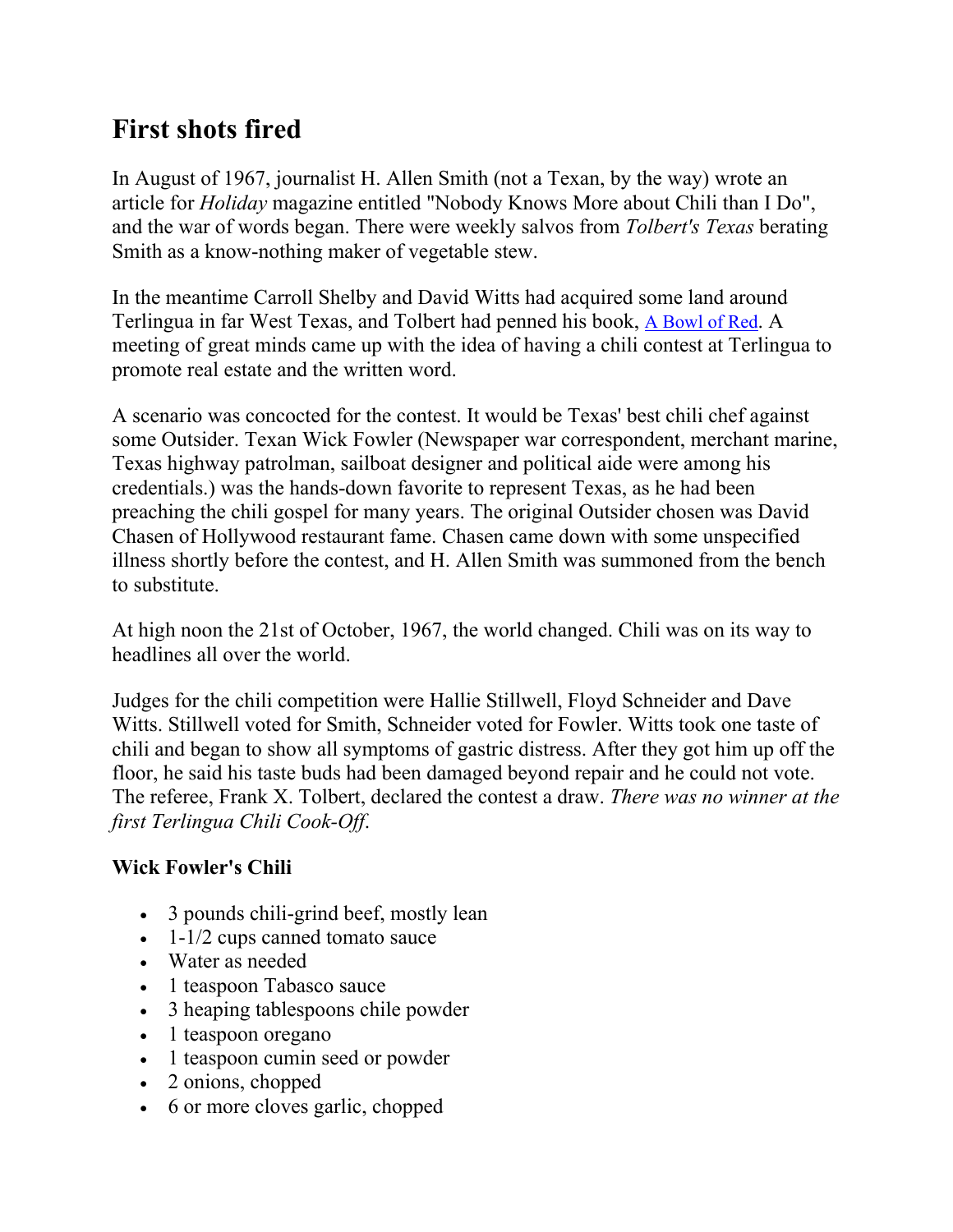- $\bullet$  1 teaspoon salt
- 1 teaspoon cayenne
- 1 tablespoon paprika
- 12 or more whole dried Japanese chiles (very hot)
- $\bullet$  6 to 8 chilipiquins (very, very hot)
- 3 tablespoons flour for thickener

Sear the meat in a large skillet until gray in color. Transfer the meat to a chili pot, along with the tomato sauce and enough water to cover the meat about 1/2 inch, mixing well. Stir in the Tabasco, chili powder, oregano, cumin, onions, garlic, salt, cayenne, and paprika. Add the Japanese chiles and chilipiquins, taking care not to break them open. Let simmer for 1 hour and 45 minutes, stirring gently at intervals.

About 30 minutes before the end of the cooking time, skim off any grease that has risen to the top. Mix the flour with a little water to make it liquid without lumps. Add this paste to ingredients in the pot and blend in thoroughly. Adjust salt and seasonings. Unless you are chili hungry at the moment, let the chili remain in the pot overnight, then reheat and serve. Freeze any chili left over. Serve with sliced or chopped onions and pinto beans on the side.

Yield: 8 servings

Fowler's recipe is fairly standard for the day, but includes a lot of hot to make it interesting. The Tabasco, cayenne, Japanese chiles and chilipiquins contain substantial heat. The paprika was mostly for color.

#### **H. Allen Smith's Chili**

- 2 or 3 medium onions, chopped
- 1 bell pepper, seeds and stems removed, chopped
- 1 or 2 cloves garlic
- $\cdot$  1/2 teaspoon oregano
- 1/4 teaspoon cumin seed
- 2 small cans tomato paste
- 1 quart water
- Salt and pepper to taste
- 3 tablespoons (New Mexican) chile powder
- 2 cans kidney or pinto beans

Get 3 pounds of chuck, coarse ground. Brown it in an iron kettle. (If you don't have an iron kettle, you are not civilized. Go out and get one.) Chop two or three mediumsized onions and one bell pepper and add to the browned meat. Crush or mince one or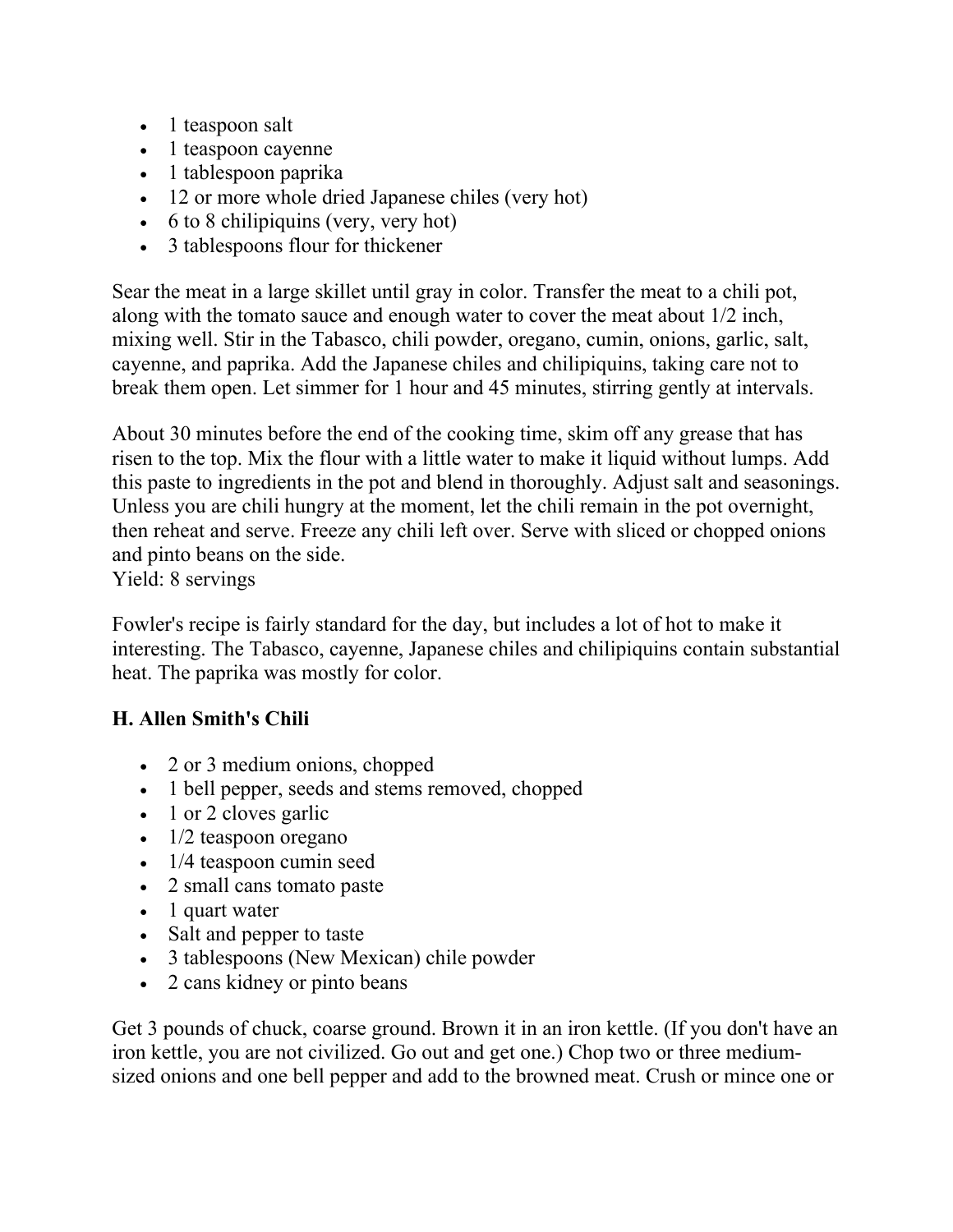two cloves of garlic and throw it into the pot, then add about a half a teaspoon of oregano and a quarter teaspoon of cumin seed.

Now add two small cans of tomato paste; if you prefer canned tomatoes or fresh tomatoes, put them through a colander. Add about a quart of water. Salt liberally and grind in some black pepper, and, for a starter, two or three tablespoons of chile powder. (Some of us use chile pods, but chile powder is just as good.)

Simmer for an hour and a half or longer, then add your beans. Pinto beans are best, but if they are not available, canned kidney beans will do -- two 15- to 17-ounce cans will be adequate. Simmer another half hour.

Throughout the cooking, do some tasting from time to time and, as the Gourmet Cookbook puts it, "correct seasoning." When you've got it right, let it set for several hours. Later, you may heat it up as much as you want, and put the remainder in the refrigerator. It will taste better the second day, still better the third, and absolutely superb the fourth. You can't even begin to imagine the delights in store for you one week later.

Yield: 8 servings

Smith's use of bell pepper and beans were the big difference in his chili from what was known as Texas Chili. Everything else is pretty much standard.

## **What did it all mean?**

The first thing you should notice about these recipes in the sparse amount of seasoning used as compared to today's competition chili. Three tablespoons of chili powder for three pounds of meat is about one-third of what you would find in competition chili these days.

Smith's recipe is much lighter on the cumin than is Fowler's. Today's best runs about one-third as much cumin as chili powder.

Fowler's recipe would be a bit hot for today's delicate judges. If you try Fowler's recipe, reduce the amount of Jap chiles and the chilipiquins until you decide how much heat you can stand.

Both recipes seem to me to be a bit heavy on the onions. One onion should be enough for the amount of chili here.